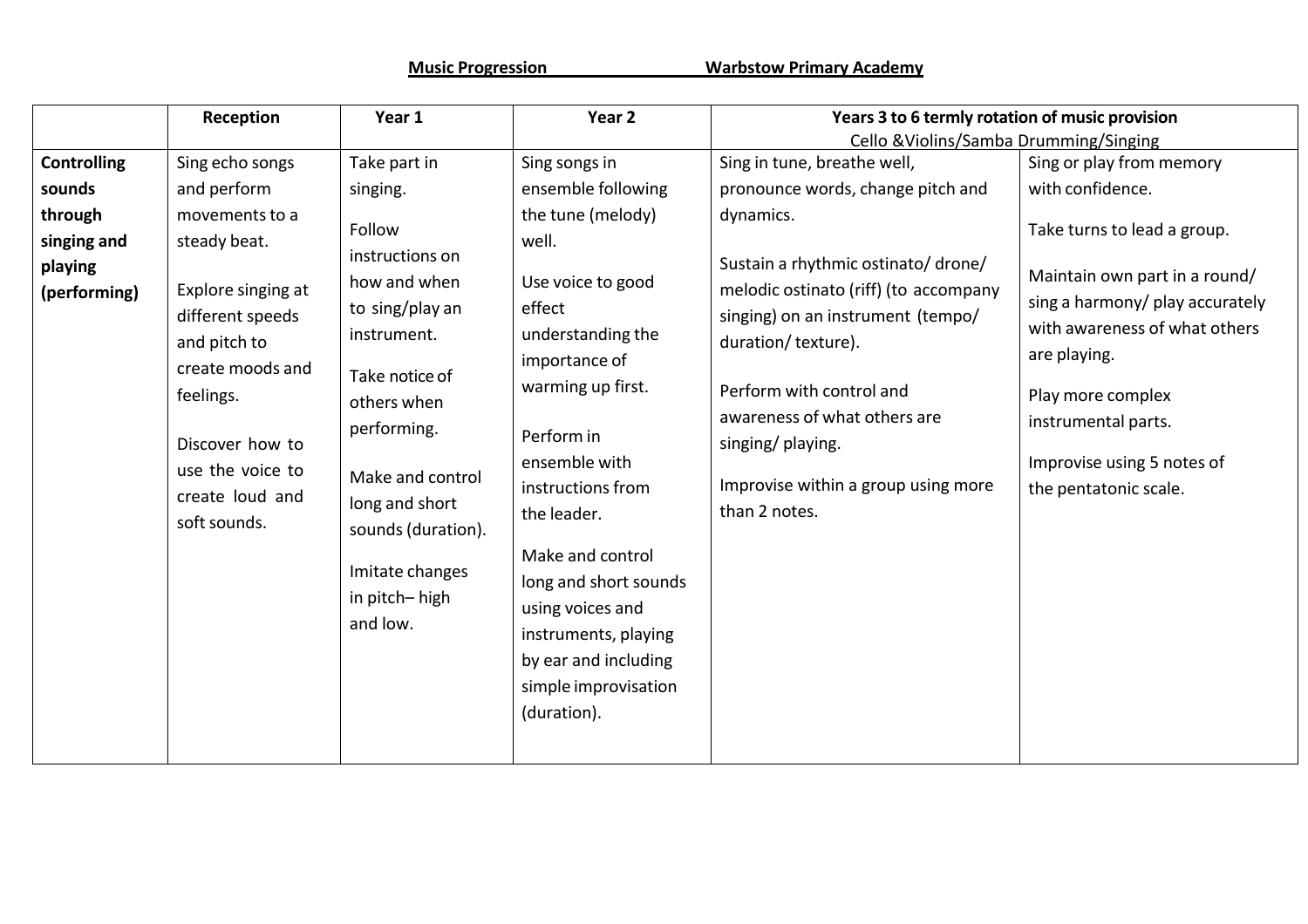| <b>Creating and</b>          | Play instruments to                                                                                                                                                                    | Make a sequence                                                                                                                                                                                                                                                                | Carefully choose                                                                                                                                                                                                                                                                                                                                                                                                      | Compose and perform melodies                                                                                                                                                                                                                             | Compose and perform melodies                                                                                                                                                                            |
|------------------------------|----------------------------------------------------------------------------------------------------------------------------------------------------------------------------------------|--------------------------------------------------------------------------------------------------------------------------------------------------------------------------------------------------------------------------------------------------------------------------------|-----------------------------------------------------------------------------------------------------------------------------------------------------------------------------------------------------------------------------------------------------------------------------------------------------------------------------------------------------------------------------------------------------------------------|----------------------------------------------------------------------------------------------------------------------------------------------------------------------------------------------------------------------------------------------------------|---------------------------------------------------------------------------------------------------------------------------------------------------------------------------------------------------------|
| developing                   | a steady beat.                                                                                                                                                                         | of long and short                                                                                                                                                                                                                                                              | sounds to achieve an                                                                                                                                                                                                                                                                                                                                                                                                  | using three or four notes.                                                                                                                                                                                                                               | using five or more notes.                                                                                                                                                                               |
| musical ideas<br>(composing) | Understand how to<br>hold and play an<br>instrument with<br>care.<br>Explore the<br>different sounds<br>instruments make.<br>Choose an<br>instrument to<br>create a specific<br>sound. | sounds with help<br>(duration).<br>Clap longer<br>rhythms with help.<br>Make different<br>sounds (high and<br>low-pitch; loud<br>and quiet-<br>dynamics; fast and<br>slow-tempo;<br>quality of the<br>sound-smooth,<br>crisp, scratchy,<br>rattling, tinkling<br>etc.-timbre). | effect (including use<br>of ICT).<br>Order sounds to<br>create an effect<br>(structure-<br>beginnings/endings).<br>Create short musical<br>patterns.<br>Create sequences of<br>long and short sounds-<br>rhythmic patterns<br>(duration).<br>Control playing<br>instruments so they<br>sound as they should.<br>Use pitch changes to<br>communicate an idea.<br>Start to<br>compose<br>with two<br>or three<br>notes. | Make creative use of the way<br>sounds can be changed, organised<br>and controlled.<br>Create accompaniments for tunes<br>using drones or melodic ostinato<br>(riffs).<br>Create (dotted) rhythmic<br>patterns with awareness of<br>timbre and duration. | Show confidence,<br>thoughtfulness and<br>imagination in selecting<br>sounds and structures to<br>convey an idea.<br>Create music reflecting given<br>intentions and record using<br>standard notation. |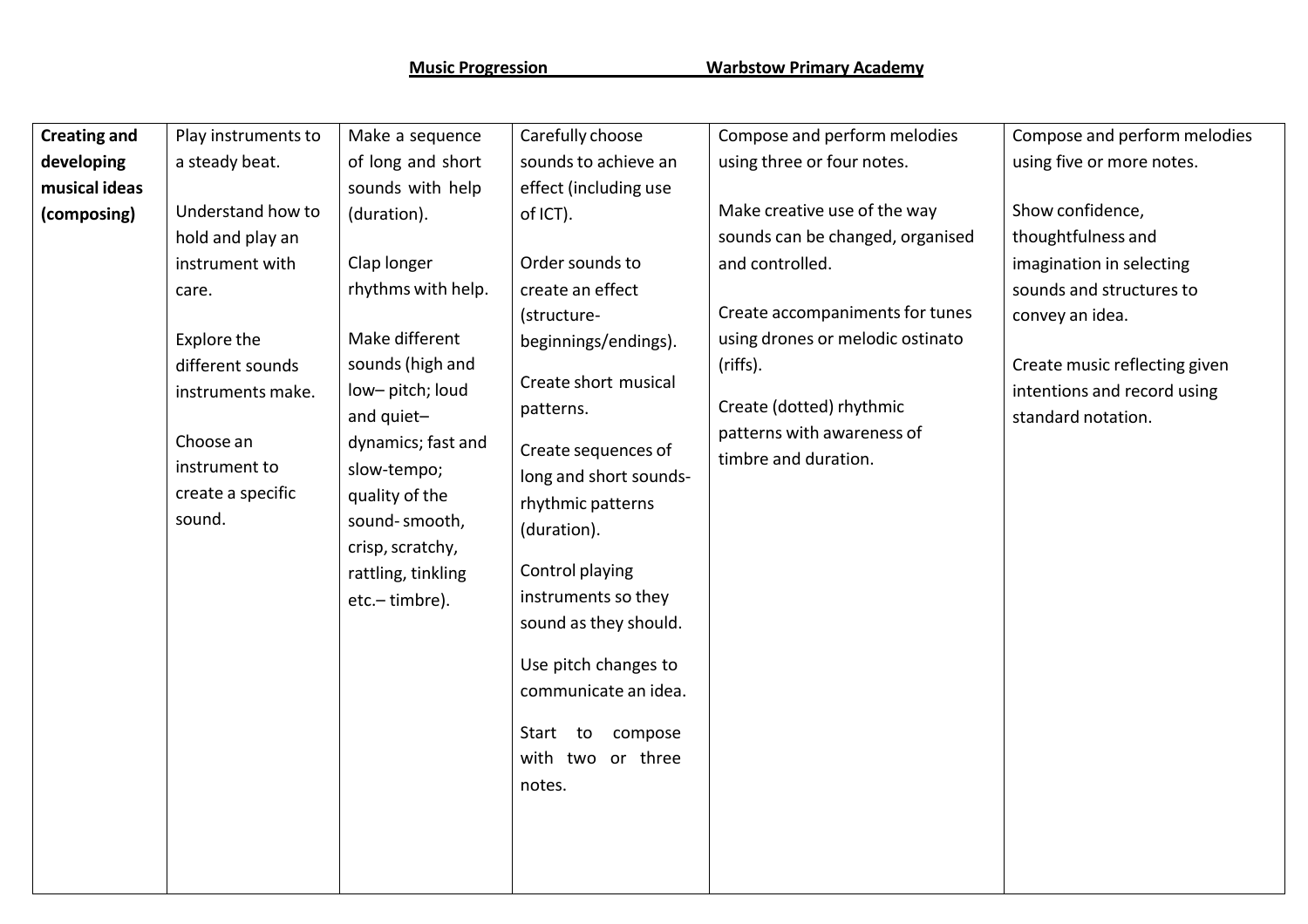| Identify the pulse<br>in music.                                                                                                                                                                                                                     | Know how pulse stays the<br>same but rhythm changes in                                                                                                                                                                                                                                                                                                                                               | Cello & Violins/Samba Drumming/Singing<br>Use musical<br>vocabulary                                                                                                                                                                                                                                                                                                                                                                                                                                                                                         |
|-----------------------------------------------------------------------------------------------------------------------------------------------------------------------------------------------------------------------------------------------------|------------------------------------------------------------------------------------------------------------------------------------------------------------------------------------------------------------------------------------------------------------------------------------------------------------------------------------------------------------------------------------------------------|-------------------------------------------------------------------------------------------------------------------------------------------------------------------------------------------------------------------------------------------------------------------------------------------------------------------------------------------------------------------------------------------------------------------------------------------------------------------------------------------------------------------------------------------------------------|
|                                                                                                                                                                                                                                                     |                                                                                                                                                                                                                                                                                                                                                                                                      |                                                                                                                                                                                                                                                                                                                                                                                                                                                                                                                                                             |
|                                                                                                                                                                                                                                                     |                                                                                                                                                                                                                                                                                                                                                                                                      |                                                                                                                                                                                                                                                                                                                                                                                                                                                                                                                                                             |
| Recognise changes in<br>timbre (sound<br>quality-smooth,<br>crisp, scratchy,<br>rattling, tinkling<br>etc.), dynamics (loud<br>and quiet), tempo<br>(fast and slow) and<br>pitch (high and low).<br>Start to recognise<br>different<br>instruments. | piece of music and<br>a<br>dance.<br>Listen to several layers of<br>sound (texture) and talk<br>about the effect on mood<br>and feelings. Interpret in<br>dance.<br>Use more musical dimensions<br>vocabulary to describe music-<br>duration, timbre, pitch,<br>dynamics, tempo, texture,<br>structure, rhythm, metre, riff,<br>ostinato, melody, harmony.<br>Counting simple music<br>when dancing. | confidently<br>describe<br>to<br>music<br>and<br>dance<br>structures such as cannon,<br>fugue, unison, rondo.<br>Refine and improve own/ others'<br>work. Use a range of words to<br>describe music (eg. duration,<br>timbre, pitch, dynamics, tempo,<br>texture, structure, beat, rhythm,<br>metre, silence, riff, ostinato,<br>melody, harmony, chord, flat,<br>sharp, dotted rhythm, staccato,<br>legato, crescendo, diminuendo).<br>Use these words to identify<br>strengths and weaknesses in<br>own and others' music.<br>Identify orchestral family. |
|                                                                                                                                                                                                                                                     |                                                                                                                                                                                                                                                                                                                                                                                                      |                                                                                                                                                                                                                                                                                                                                                                                                                                                                                                                                                             |